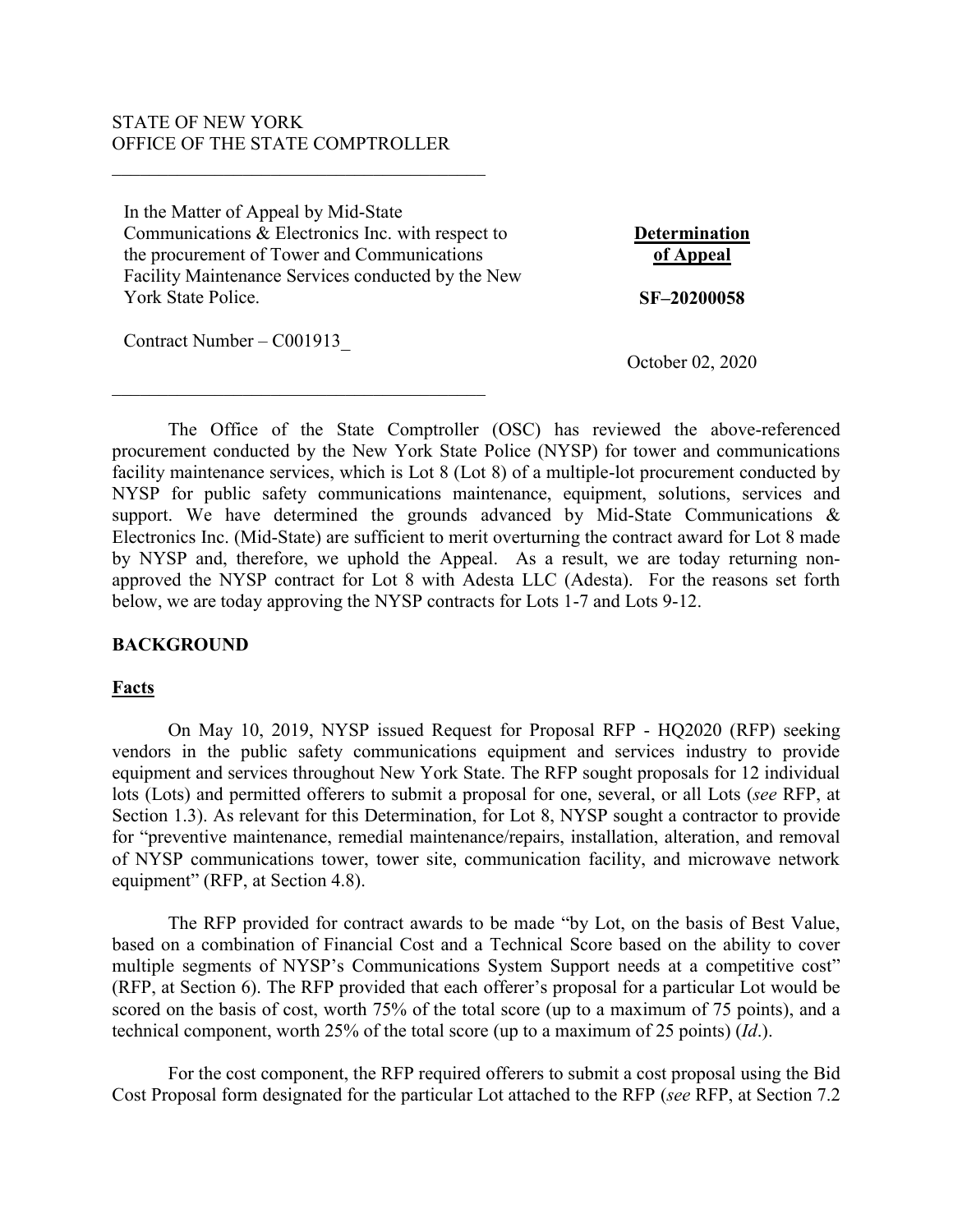and Attachment 2B). The cost proposal with the lowest total cost would receive the full number of available points (75) and other cost proposals with higher costs would receive proportionately lower cost scores according to a predetermined mathematical formula.<sup>1</sup>

For the technical component, the RFP provided that additional points would be awarded to offerers submitting a "qualifying bid" for more than one Lot in the following manner: an offerer would receive (i) two points for each additional Lot if such offerer submitted proposals for multiple Lots (up to a maximum of 22 points), and (ii) three additional points if such offerer submitted proposals for more than six Lots (*see RFP*, at Section  $6$ ).<sup>2</sup> The technical score was added to the cost score and the offerer receiving the highest combined score would be awarded the contract for that particular Lot (*Id.)*.

NYSP received four proposals, including Mid-State's proposal, for Lot 8 by the proposal due date of November 27, 2019. Mid-State submitted the lowest cost proposal and Adesta's cost proposal was the second lowest. As a result, NYSP awarded Mid-State the maximum 75.0 points for the cost component of its proposal and awarded Adesta 74.0499 points for the cost component of its proposal.

In addition to its proposal for Lot 8, Adesta submitted an unsuccessful proposal for one other Lot and NYSP awarded Adesta two points for the technical component of its proposal for Lot 8, for a total combined score of 76.0499 points. Mid-State did not submit any additional proposals and was therefore awarded 0.0 points for the technical component of its proposal, for a total combined score of 75.0 points. NYSP awarded the contract for Lot 8 to Adesta, the responsive proposer whose proposal received the highest combined score.

Mid-State requested a debriefing on April 9, 2020, which NYSP provided by telephone conference on April 17, 2020. By letter dated April 17, 2020, Mid-State filed a protest with NYSP challenging NYSP's award. NYSP denied Mid-State's protest by letter dated April 23, 2020. Mid-State appealed NYSP's denial by letter dated April 30, 2020 and NYSP denied Mid-State's appeal by letter dated May 15, 2020. Mid-State filed an appeal with this Office (Appeal) by letter dated May 20, 2020. On August 7, 2020, NYSP reaffirmed its position from the prior agency-level determinations, but did not file a separate answer to the Appeal.

#### **Comptroller's Authority and Procedures**

 $\overline{a}$ 

Under State Finance Law (SFL)  $\S$  112(2), with certain limited exceptions, before any contract made for or by a state agency that exceeds \$50,000 dollars becomes effective, it must be approved by the Comptroller.

<sup>&</sup>lt;sup>1</sup> The RFP did not set forth the mathematical formula used by NYSP to award points to the cost proposals other than the cost proposal offering the lowest total cost.

<sup>&</sup>lt;sup>2</sup> The RFP does not explain what makes a bid "qualifying." The Collins English Dictionary defines "qualifying," when used in connection with a contest or competition, as "played in order to decide which person or team will progress to the final stages; preliminary." Therefore, we interpret qualifying bid to mean one which is responsive to the minimum requirements of the RFP.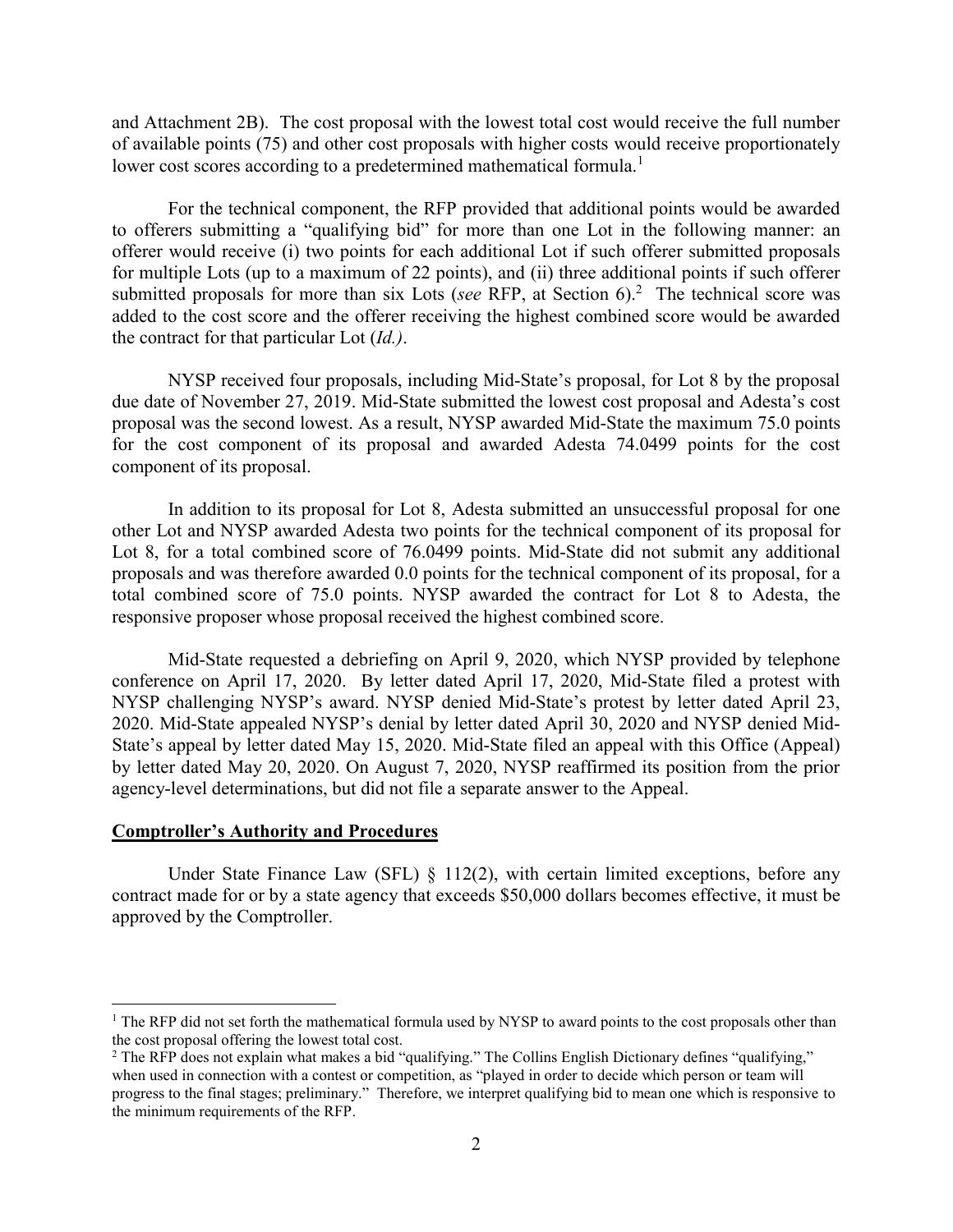In carrying out this contract approval responsibility, OSC has promulgated the Contract Award Protest Procedure (OSC Protest Procedure) governing the process to be used by an interested party seeking to challenge a contract award by a State agency.<sup>3</sup> This procedure governs initial protests to this Office of agency contract awards and appeals of agency protest determinations. Because this is an appeal of an agency protest decision, the Appeal is governed by section 24.5 of the OSC Protest Procedure.

In the determination of the Appeal, this Office considered:

- 1. the documentation contained in the procurement record forwarded to this Office by NYSP with the NYSP/Adesta contract;
- 2. the correspondence between this Office and NYSP arising out of our review of the proposed NYSP/Adesta contract; and
- 3. the following correspondence/submissions from the parties (including the attachments thereto):
	- a. Mid-State's protest to NYSP, dated April 17, 2020;
	- b. NYSP's protest determination, dated April 23, 2020 (NYSP Protest Determination):
	- c. Mid-State's appeal to NYSP, dated April 30, 2020;
	- d. NYSP's appeal determination, dated May 15, 2020 (NYSP Appeal Determination); and
	- e. Mid-State's Appeal to OSC, dated May 20, 2020.

#### **Applicable Statutes**

The requirements applicable to this procurement are set forth in SFL Article 11, which provides that contracts for services shall be awarded on the basis of "best value" to a responsive and responsible offerer.<sup>4</sup> Best value is defined as "the basis for awarding contracts for services to the offerer which optimizes quality, cost and efficiency, among responsive and responsible offerers."<sup>5</sup> A "responsive" offerer is an "offerer meeting the minimum specifications or requirements described in a solicitation for commodities or services by a state agency."<sup>6</sup>

SFL § 163(7) requires the contracting agency to document "in the procurement record and in advance of the initial receipt of offers, the determination of the evaluation criteria, which whenever possible, shall be quantifiable, and the process to be used in the determination of best value and the manner in which the evaluation process and selection shall be conducted."

 $\overline{a}$ 

<sup>3</sup> 2 NYCRR Part 24.

 $4$  SFL  $\S$  163(10).

 $5$  SFL § 163(1)(j).

 $6$  SFL § 163(1)(d).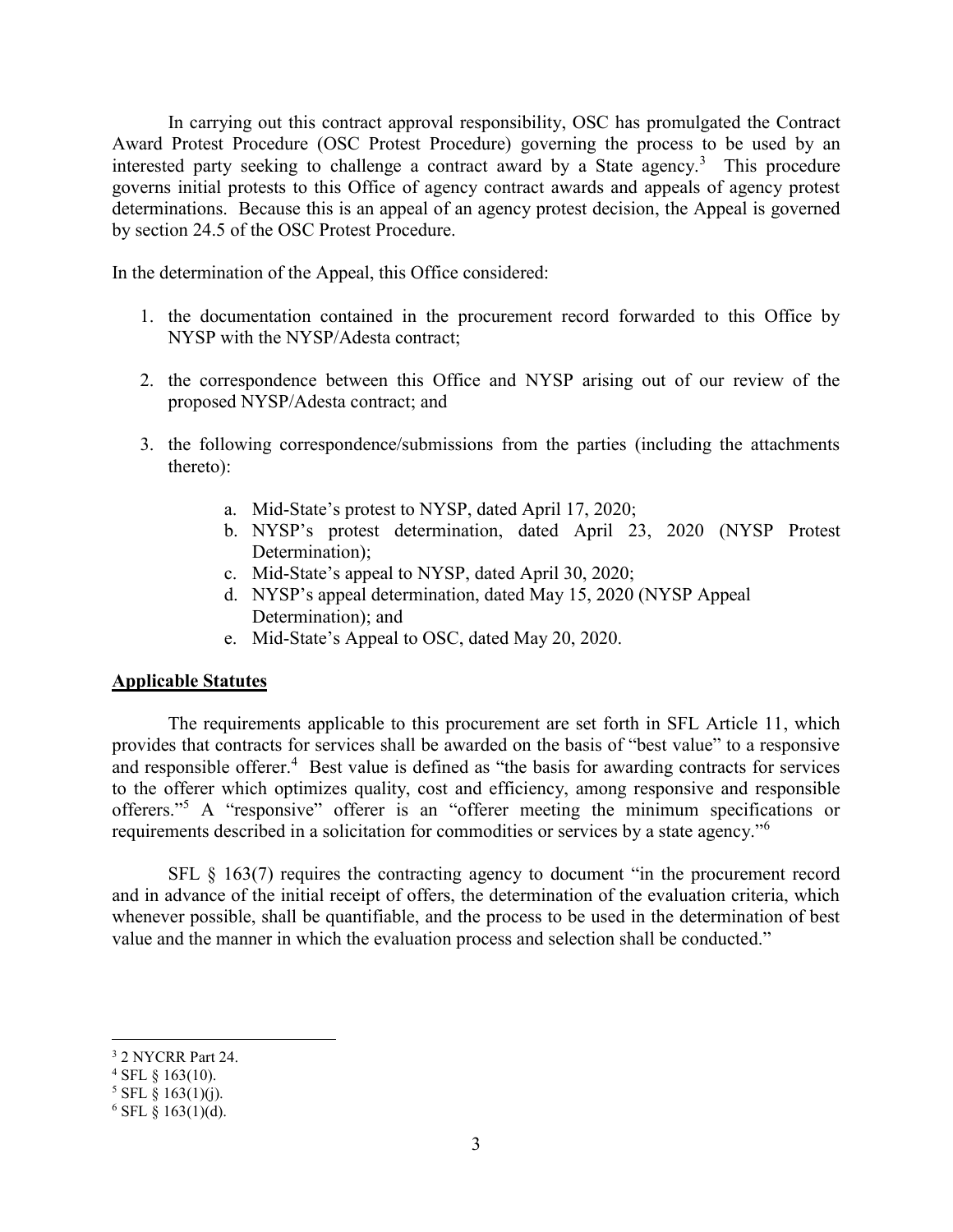## **ANALYSIS OF THE APPEAL**

### **Appeal to this Office**

In its Appeal, Mid-State challenges the procurement conducted by NYSP, as it relates to the contract award for Lot 8, on the following grounds:

- 1. NYSP did not make a best value award as required by the RFP and SFL § 163, as the procurement's technical criteria bore no reasonable relationship to the optimization of quality, cost, and efficiency among responsive and responsible offerers.
- 2. The technical criteria of the RFP effectively steered awards away from MWBE and small business enterprises in disregard of the State Finance Law's definition of "best value" which may include quantitative factors for such businesses.<sup>7</sup>
- 3. NYSP's evaluation criteria ran afoul of the requirements of Article 15-A of the Executive Law and Parts 140-145 of Title 5 of the NYCRR in that the criteria effectively minimized the likelihood of participation by MWBEs, by, among other things, encouraging bundled contract bids, with no corresponding benefit to NYSP, relating to cost or otherwise.
- 4. The debriefing provided by NYSP did not satisfy the requirements of the State Finance Law.

### **NYSP's Response to the Appeal**

In its answer, NYSP reaffirmed its position stated in the NYSP Protest Determination and the NYSP Appeal Determination; to wit, on the following grounds:

- 1. The RFP provided a limited incentive for vendors to attempt to satisfy multiple Lots, which is a clearly established objective fully aligned with the definition of "best value" set forth in SFL  $\S$  163(1)(j). Furthermore, the specific methodology that was included in the RFP and applied in the scoring of the bids, ties to a tangible public benefit, is rational in its basis and was applied as described in the RFP.
- 2. The granting of technical points to vendors who bid on multiple Lots, regardless of their MWBE status, does not disadvantage MWBE vendors. Furthermore, the MWBE goals are for subcontractors, not prime vendors like Mid-State, and therefore even if MWBE goals had been assigned to Lot 8, it would not have affected the outcome of the award for Lot 8.
- 3. The encouragement of bundled contract bids does not discriminate against MWBEs as 12 independent contracts were awarded pursuant to the RFP, and potential vendors were indiscriminately provided the opportunity to bid on all twelve Lots.

# **DISCUSSION**

# **Best Value Award**

 $\overline{a}$ <sup>7</sup> Mid-State states it is a New York State certified women-owned business (WBE) enterprise and small business enterprise (SBE) (*see* Appeal, at pg. 4). Consistent with the terminology used in the Appeal, for purposes of this Determination, we refer to MWBEs (New York State certified minority- and women-owned business enterprises).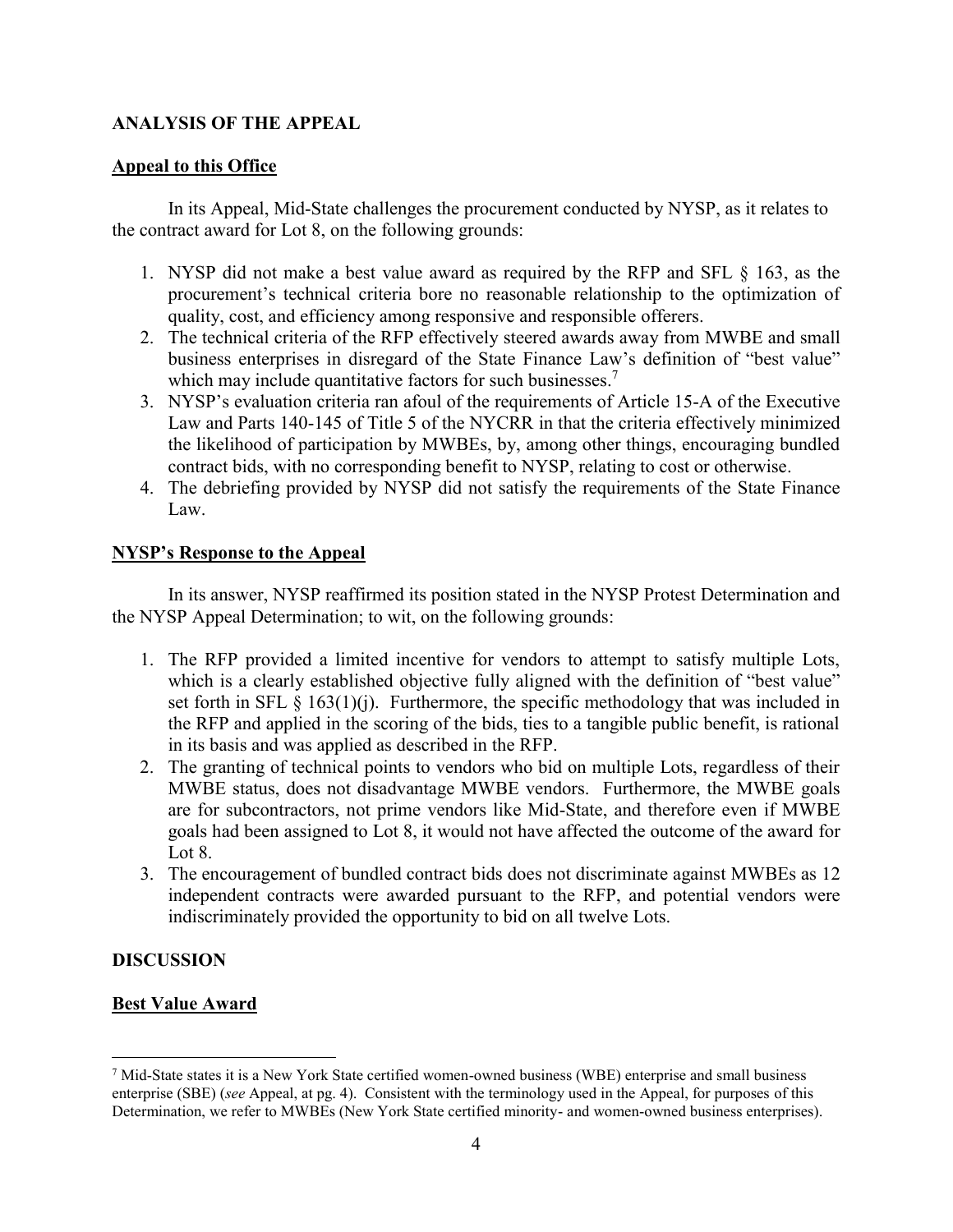Mid-State asserts the criteria used by NYSP to evaluate the technical component of its proposal for Lot 8 has no reasonable or rational basis towards achieving NYSP's stated objective of minimizing the number of vendors ultimately servicing equipment across all of the Lots (*see* Appeal, at pg. 12). Specifically, Mid-State contends that "awarding 'Technical' points to a bidder for its proposal on one particular lot based on its mere submission of bids for additional lots, without consideration as to whether those additional bids were, for example, the low bids on any such lots – and without any regard for the content, substance, cost, or success of such bids – bears absolutely no relationship to the goal of minimizing the number of vendors ultimately awarded contracts," nor does it "contribute to 'the ultimate goal of determining which proposal presents the best value to the State,' as is the point of utilizing a Technical component in the evaluation" (Appeal, at pgs. 12-13). Further, Mid-State asserts that "[w]hile this criteria may incentivize additional bids, it plainly does not incentivize additional bids 'at a competitive cost,' nor, more importantly, does it award additional points based on submitting multiple bids 'at a competitive cost," and therefore fails to provide NYSP with best value (Appeal, at pg. 13).<sup>8</sup>

NYSP asserts the methodology set forth in the RFP used to score the technical component of a proposal "was not arbitrary, as it was designed to solicit responses from bidders providing services and solutions across multiple classes of public-safety communications technologies" so as to "reduce the number of vendors servicing systems and equipment and [those] necessary to respond to and remedy outages" in order to minimize down-time (NYSP Protest Determination, at pg. 1). To achieve this objective, NYSP contends that awarding additional points to offerers submitting proposals for multiple lots "provided a limited incentive for [offerers] to attempt to satisfy multiple lots" (NYSP Protest Determination, at pg. 2). NYSP further asserts that the methodology used to score the technical component "ties to a tangible public benefit, is rational in its basis and was applied in the manner described in the RFP" (*Id*.). As a result, NYSP states "[t]his clearly established objective [is] fully aligned with the definition of 'best value' set forth in State Finance Law" (NYSP Appeal Determination, at pg. 1).

As stated above, SFL  $\S$  163(10) requires that service contracts be awarded on the basis of best value. SFL  $\S$  163(1)(j) defines best value as "the basis for awarding contracts for services to the offerer which optimizes quality, cost and efficiency, among responsive and responsible offerers. Such basis shall reflect, wherever possible, objective and quantifiable analysis." Finally, SFL § 163(7) requires the contracting agency to document "in the procurement record and in advance of the initial receipt of offers, the determination of the evaluation criteria, which whenever possible, shall be quantifiable, and the process to be used in the determination of best value and the manner in which the evaluation process and selection shall be conducted."

This Office has consistently required that a state agency, making an award under SFL § 163 on the basis of best value, use a cost evaluation methodology bearing "a reasonable

 $\overline{a}$ 

<sup>&</sup>lt;sup>8</sup> In response to Mid-State's contention that NYSP should only award points when an offerer submits the lowest cost proposal for another Lot, NYSP asserts that this methodology "is not allowed, as it would have resulted in the financial component being considered twice" (NYSP Appeal Determination, at pg. 1). We find this assertion without merit since evaluating the technical component of the particular Lot in question and awarding points for a successful proposal for another Lot does not involve reconsideration of the cost component of that other Lot since each cost component evaluation for a Lot is being determined independently. Moreover, had NYSP considered the merit of each offerer's proposal on additional Lots, the cost score of each offerer's proposal on the particular Lot being evaluated would have remained unchanged.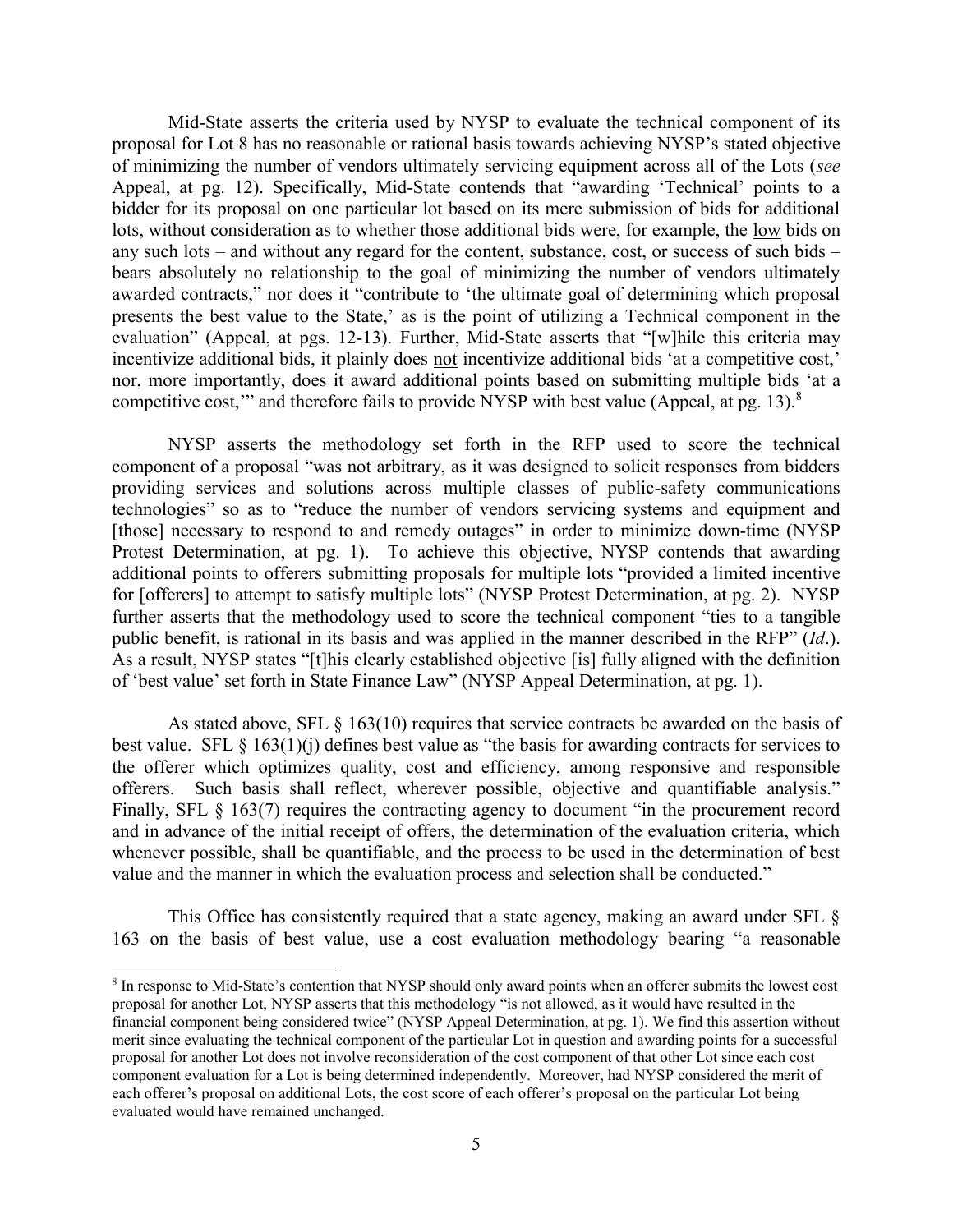relationship to the anticipated costs that will be incurred under the terms of the resulting contract" (OSC Bid Protest Determination SF-20080408, at pg. 9; *see also* OSC Bid Protest Determination SF-20100156, at pg. 6 [finding that the State agency's cost scoring methodology was flawed since it "did not necessarily award the greatest number of points to the bidder whose proposal was likely to provide the lowest cost to the State"]; OSC Bid Protest Determination SF-20150153, at pg. 11 ["To make a true 'best value' determination, SFL § 163 implicitly requires that the cost evaluation methodology have a reasonable relationship to the anticipated *actual* costs to be incurred by the State under the terms of the contract"]).

The technical evaluation methodology should similarly have a reasonable relationship to the technical, or non-cost, benefits desired by the agency. NYSP stated the methodology of awarding points solely for the submission of proposals for more than one Lot is rationally related to attaining the consolidation of services, thereby minimizing resource down-time (*see* NYSP Protest Determination, at pg. 2). Generally, this Office accords deference to an agency in matters within that agency's expertise, such as the criteria to be evaluated to achieve its desired objective. Here, Mid-State's cost proposal was the undisputed low bid for Lot 8. However, in accordance with the technical evaluation methodology, NYSP awarded the Lot 8 contract to Adesta as the result of a single, unsuccessful proposal submitted by Adesta for Lot 12. In essence, Adesta was awarded Lot 8 for submitting two bids that were the highest cost, and absent the additional points for the technical component, would have been unsuccessful. Thus, in this instance, applying NYSP's methodology resulted in a higher cost to NYSP and the State. In our view, awarding additional points to an offerer with respect to one Lot simply because that offerer submits a proposal on another Lot, no matter how high-cost that other proposal might be, bears no reasonable relationship to the application of best value, i.e., the optimization of quality, cost and efficiency. Moreover, as confirmed by the award which resulted from this methodology in regard to Lot 8, this evaluation methodology neither achieves NYSP's stated objective nor promotes best value, since the procurement resulted in the same number of vendors providing services as if the contracts had been awarded on the basis of cost alone and the award resulted in higher costs to the State.

For these reasons, the technical evaluation methodology used by NYSP failed to achieve best value.

#### **MWBE Vendors**

Mid-State alleges that NYSP's technical evaluation criteria "steered contract awards away from MWBE and Small Business Enterprises," despite the fact that "best value," as defined by SFL § 163(1)(j), allows the use of quantitative factors for such offerers (*see* Appeal, at pgs. 17-18). Mid-State contends NYSP's determination that the number of potentially qualified MWBEs and SBEs were insufficient to warrant inclusion of quantitative factors for the Lots (other than Lot 3), combined with NYSP's award of additional points based on the number of Lots for which proposals were submitted, further disadvantaged MWBEs and SBEs who lacked the capacity to bid on more than one Lot (*see* Appeal, at pg. 18). Mid-State also alleges that the technical evaluation criteria ran afoul of New York State Executive Law Article 15-A and Parts 140-145 of Title 5 of the NYCRR "in that the criteria effectively minimalized the likelihood of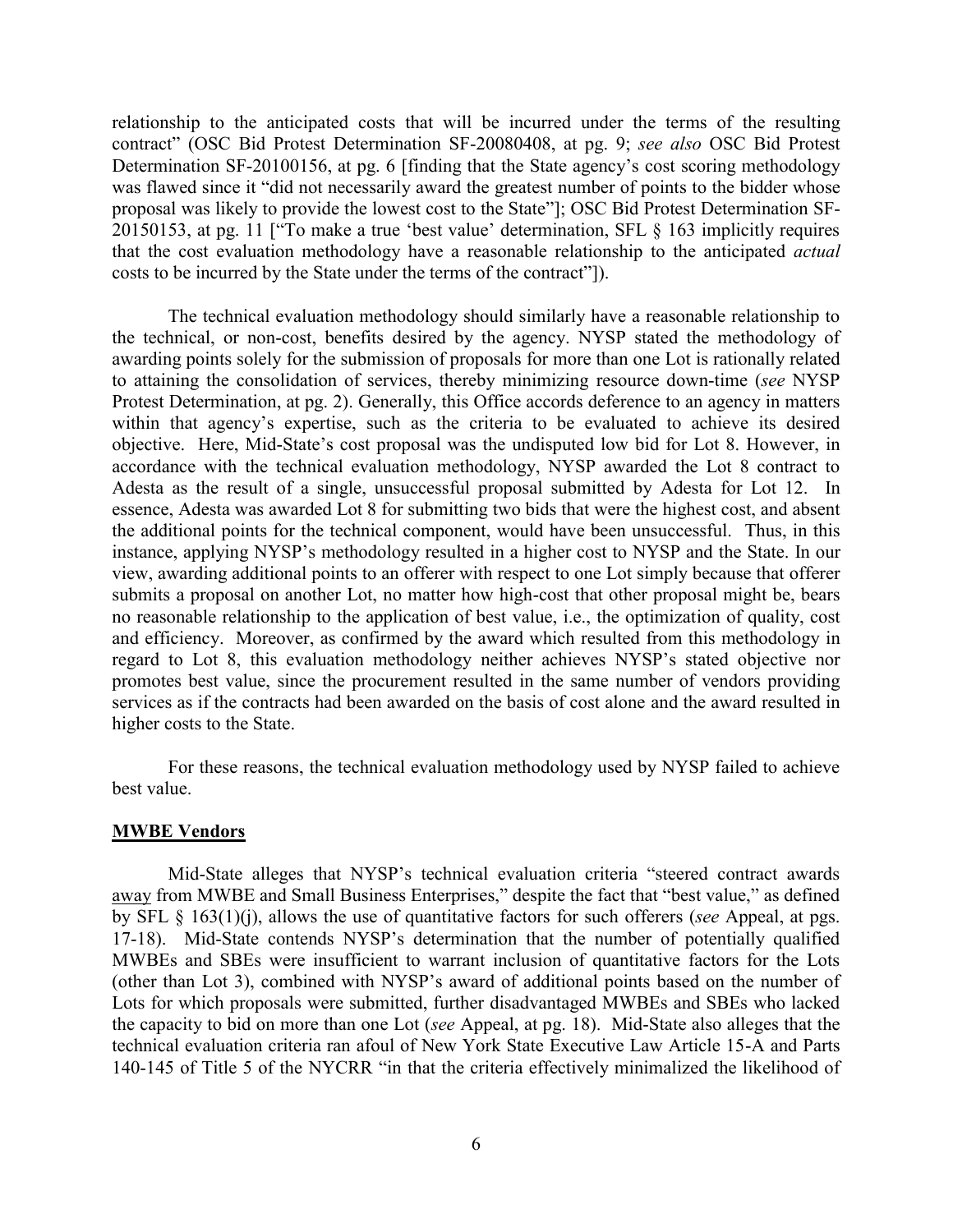participation by Minority and Women-Owned businesses by, among other things, encouraging bundled contract bids" (Appeal, at pgs. 1-2, 20).

NYSP asserts awarding technical points to offerers submitting proposals for multiple Lots, regardless of MWBE status, does not disadvantage MWBE vendors (*see* NYSP Protest Determination, at pg. 2). In support, NYSP claims that even if MWBE participation goals had been established for Lot 8, such goals would have required a successful offerer to make good faith efforts to achieve participation of MWBEs as subcontractors, not prime vendors, and thus would not have impacted the contract award for Lot 8 (*see* NYSP Appeal Determination, at pg. 2). Finally, in response to Mid-State's claim that the technical evaluation methodology encouraged bundled contact bids, NYSP states the RFP "will result in the award of twelve *independent* contracts" and "potential vendors were indiscriminately provided the opportunity to bid on all 12 Lots," regardless of MWBE status (*Id*.).

SFL  $\S$  163(1)(j) provides that best value methodology "may also identify a quantitative factor for offerers that are small businesses, certified minority- or women-owned business enterprises…or service-disabled veteran-owned business enterprises…to be used in evaluation of offers for awarding of contracts for services" (emphasis added). Executive Law Article 15-A was enacted to promote "maximum feasible participation in the performance of state contracts" by certified MWBEs and state agencies are required to make a good faith effort to meet designated participation goals (*see* Executive Law 313[1], [2]; 5 NYCRR § 141.7).

The RFP did not include a quantitative factor (awarding points based on an offerer's status as an MWBE or SBE). The quantitative factor for SBEs and MWBEs in SFL§163(1)(j) is permissive, not mandatory, for best value procurements and thus, there is no basis to disturb NYSP's determination not to include a quantitative factor in its RFP. The RFP did set forth goals for MWBE participation for Lot 3, requiring the successful offerer for Lot 3 to document good faith efforts to provide meaningful participation by MWBEs as subcontractors and suppliers (*see* RFP, at Section 8). While Lot 8 did not contain MWBE participation goals, the presence or absence of MWBE participation goals, or a particular offerer's ability to meet such goals, was not part of the evaluation criteria used to score the technical proposal (*see* RFP, at Section 6[B]). Instead, the goals requiring participation by MWBEs as subcontractors and suppliers applied to the successful offerer following award; therefore, the MWBE participations goals, or the lack thereof, for a particular Lot had no bearing on the award. Moreover, in light of the determination set forth above that NYSP's technical evaluation methodology failed to achieve a best value award for Lot 8, Mid-State's remaining assertions questioning the validity of the technical evaluation methodology, based on potential disadvantages to MWBE or SBE offerers from awarding additional points for submitting proposals for multiple Lots are moot.

#### **The Debriefing**

Mid-State asserts NYSP failed to provide Mid-State with the qualitative and quantitative analysis used by NYSP to score the cost proposals during its debriefing as required by the State Finance Law (*see* Appeal, at pg. 21). Specifically, Mid-State claims NYSP failed to provide the formula used to convert the cost proposal to a "points" score (*Id*.).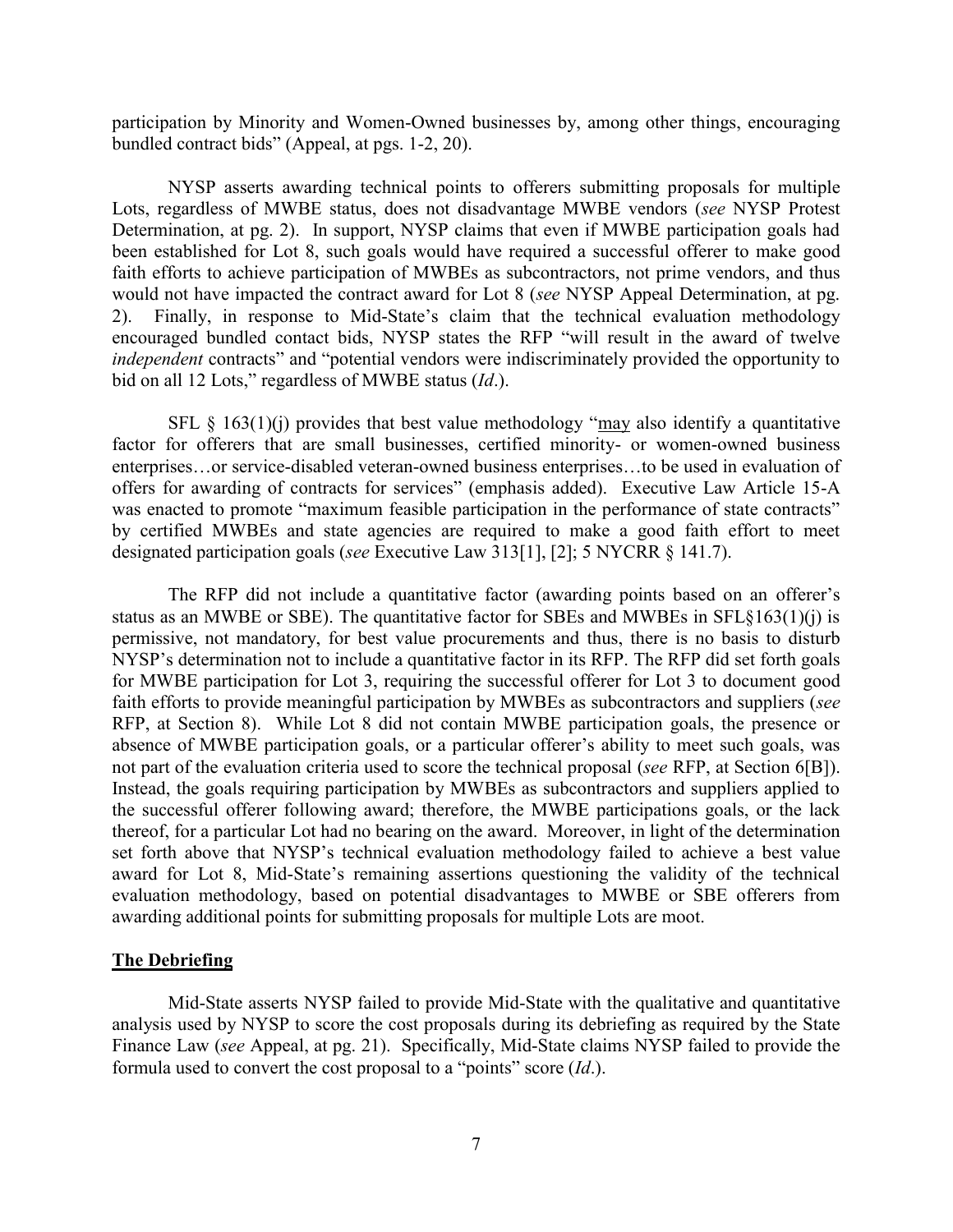SFL  $\S$  163(9)(c)(iv) sets forth the minimum information that must be provided in a debriefing: "(A) the reasons that the proposal, bid or offer submitted by the unsuccessful offerer was not selected for award; (B) the qualitative and quantitative analysis employed by the agency in assessing the relative merits of the proposals, bids or offers; (C) the application of the selection criteria to the unsuccessful offerer's proposal; and (D) when the debriefing is held after the final award, the reasons for the selection of the winning proposal, bid or offer. The debriefing shall also provide, to the extent practicable, general advice and guidance to the unsuccessful offerer concerning potential ways that their future proposals, bids or offers could be more responsive."

Guidance from the New York State Procurement Council directs agencies conducting debriefings to provide "at a minimum, the strengths and weaknesses of a vendor's bid/proposal and…information as to the relative ranking of that bidder's bid/proposal in each of the major evaluation categories as provided for in a bid solicitation document" (NYS Procurement Bulletin Debriefing Guidelines effective January 30, 2019). This information is consistent with the goal of a debriefing: to make the procurement process more transparent and assist vendors in becoming more viable competitors in State procurements (*Id*.).

The procurement record submitted to this Office shows that NYSP provided the cost and technical scores for each proposer for Lot 8 in response to Mid-State's debriefing request. Furthermore, NYSP provided the formula used to convert the cost proposal to a points score, prior to submitting the contract to this Office (*see* NYSP Appeal Determination, at pg. 2). While NYSP provided only a portion of the qualitative and quantitative information requested by Mid-State at the debriefing, in our view, the debriefing provided to Mid-State was sufficient to satisfy the applicable statutory standard.

#### **The Remaining Lots**

This Office has long recognized the notion of excusable harmless error in the procurement process, involving both scoring errors and flawed evaluation methodology (*see* OSC Bid Protest Determinations SF-20070368, SF-20080185, SF-20090314, SF-20090447, SF-20100130, SF-20100338, SF-20140222, SF-20150080 and SF-20160248). That is, while there may have been an error/flaw in the procurement process, the correction of the error/flaw would not have affected the outcome (i.e., the award) and, therefore, the error/flaw is harmless.

In this instance, our review of the procurement record reveals that while NYSP received multiple proposals for seven of 12 Lots awarded pursuant to the RFP, only Lot 8 was awarded to an offerer other than the low bidder. We therefore conclude that, although as determined above, the technical evaluation methodology failed to achieve best value for the Lot 8 contract award, any errors related to awarding technical points to proposals on other Lots would not have changed the outcome of the contract awards for those Lots.

#### **CONCLUSION**

For the reasons outlined above, we have determined the issues raised in the Appeal are of sufficient merit to overturn the contract award for Lot 8 by NYSP. As a result, the Appeal is